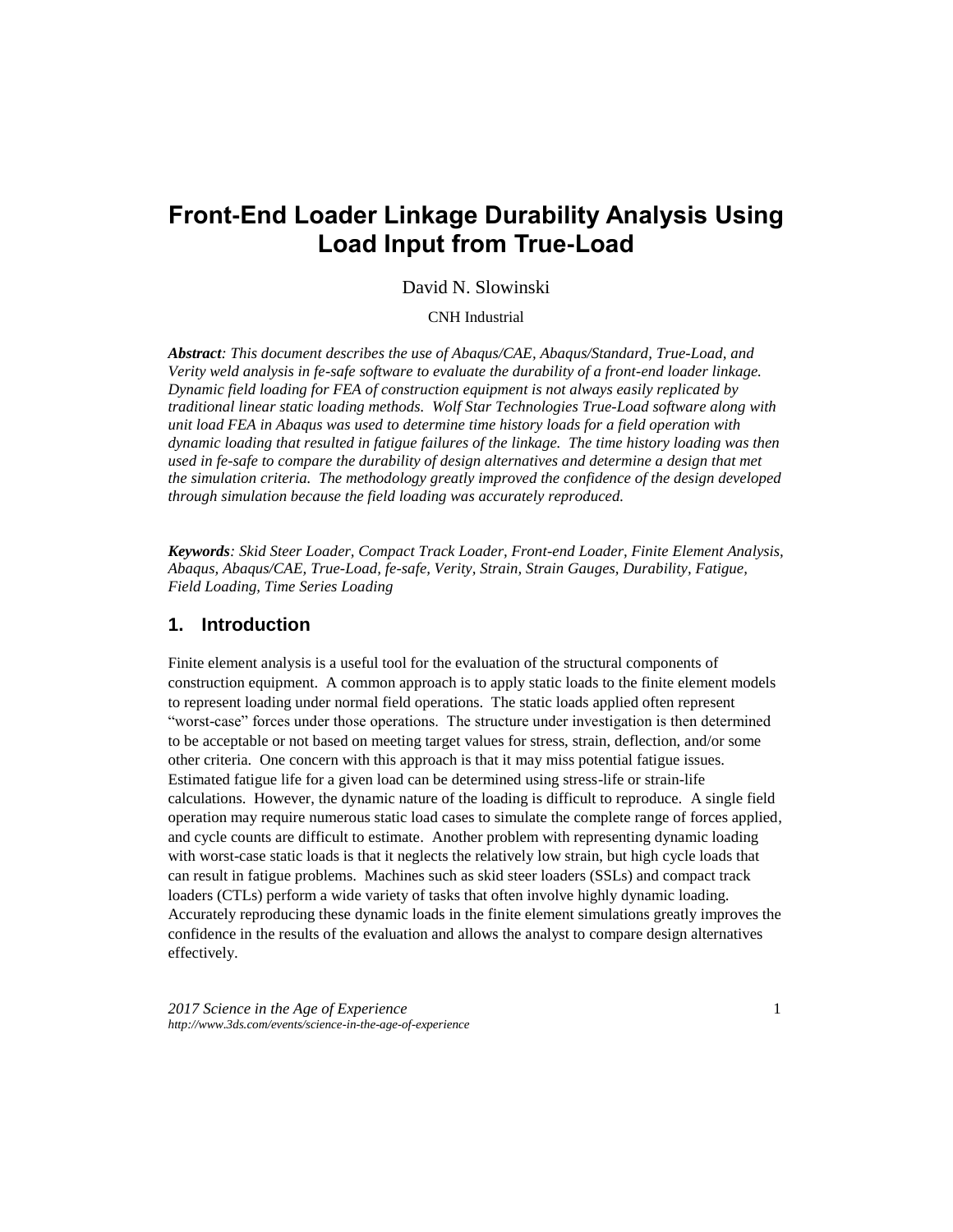The finite element modeling capabilities available in Abaqus/CAE allow the analyst to create simulation models that provide accurate response to the applied boundary conditions and loading. The key to using this technology for the fatigue analysis of construction equipment is applying loading that reflects the dynamics of the field operations. True-Load software accurately duplicates time-history field loads and has a user interface that is directly integrated with Abaqus/CAE. A unit load model, in which any possible load path into the structure is represented by a unit load, is first solved in Abaqus to determine strain response to the unit loads. True-Load/Pre-Test then uses the strain response to determine optimal strain gauge locations that effectively turn the structure into its own load transducer. Strains are then recorded at the True-Load strain gauges during field test. The test strain data is then read into True-Load/Post-Test to determine the time history load functions by calculating the scaled unit loads that recreate the strains produced during the test. Once the time-history loading is determined, the full field response of the structure is determined by applying the scaled loading in True-QSE, which superimposes the time-history loading on the unit load model. The time-varying stress, strains, and deflections are determined at each node and element of the structure. True-Load/Post-Test also has built-in functionality to automatically output the time series loading in fe-safe format so that fatigue analysis of the structure can be completed. In the case study presented in this paper, design alternatives for a front-end loader linkage were evaluated by the linear static FEA approach as described above and by an approach utilizing True-Load software to recreate field loading on the Abaqus FE model. Once accurate field data were applied to the model, Verity weld fatigue analysis was used to validate a design that met the simulation durability target.

## **2. Background**

Skid steer loaders and compact track loaders are used in the construction, landscaping, and agricultural industries and perform a wide variety of tasks. The current product line for Case Construction and New Holland Construction SSLs and CTLs include machines with either radial lift or vertical lift loader assemblies. The radial lift machines employ a loader arm that pivots about a single axis of rotation on the chassis and lift cylinders to raise and lower the arm along a radial path. The vertical lift loader arm includes linkages that attach at different points on the chassis and loader arm so that the arm raises and lowers along a path with a greater vertical reach, which is more advantageous for certain operations. An assortment of front-end loader attachments are available that allow an operator to perform a wide range of jobs. These various field operations create a challenge for the analyst to validate designs through simulation.

The purpose of this project was to validate a design solution to resolve fatigue failures on the Hlink in the vertical lift loader arm assembly. The H-link is a welded assembly that is connected to the chassis at two pins and to the loader arm boom at two pins. Figure 1 illustrates the CAD geometry for the vertical lift loader arm at the maximum height orientation and assembled to the chassis. The H-link is shown in the dark grey color.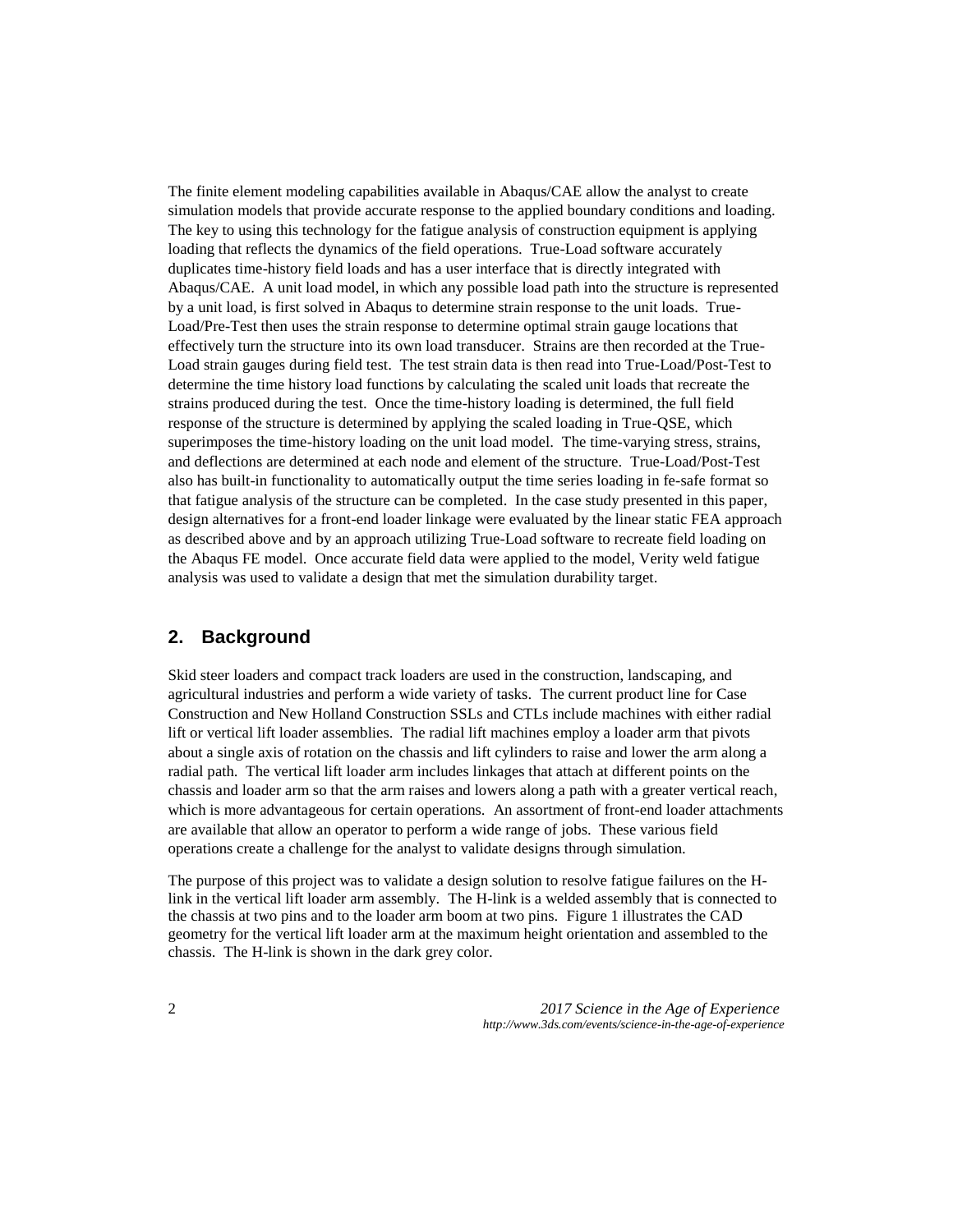

**Figure 1. CAD model of vertical lift loader assembly on chassis.**

## **3. Methodology**

It was determined that the failures were occurring on machines used primarily for one particular field operation, which involved the use of a specialized attachment at the front of the loader. Once the primary operation causing the fatigue problems and the failure location on the H-link were identified, design alternatives were developed through simulation prior to a final field test of the recommended design.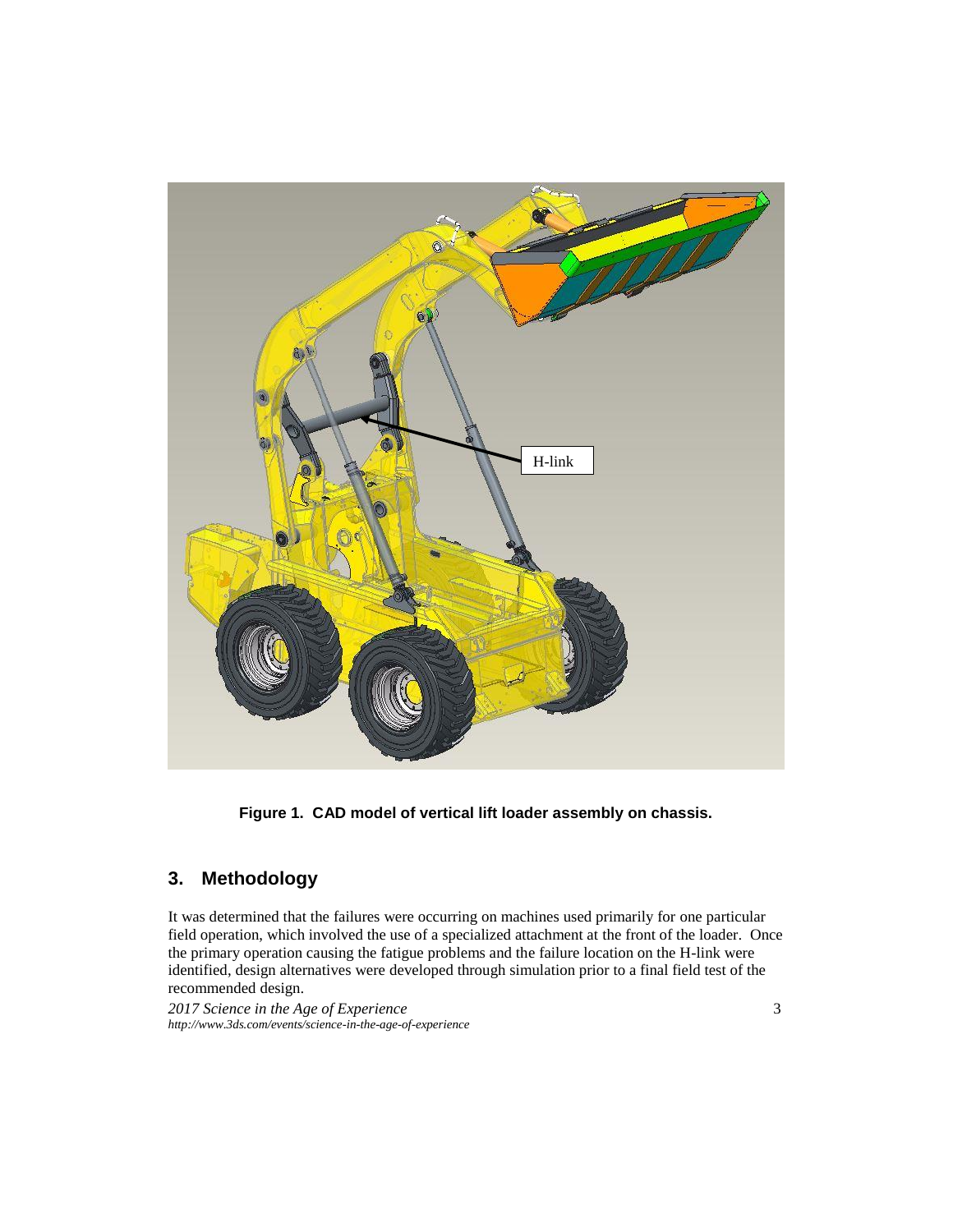### **3.1 Linear Static Loading Approach**

The first step in evaluating the alternative designs was to update existing FE models of the current loader assembly design and run linear static loads calculated to be the expected maximum for the operation of concern. In order to approximate the operation, the models were run with the loader arm at three different orientations and various load scenarios were applied at these orientations. Stress values were compared for the current design and for the alternative H-link designs. Stresslife calculations were then used to estimate the expected life improvement of the design alternatives. The target life improvement was determined by comparing the number of hours to failure against the desired number of hours for the operation. Figure 2 illustrates the stress contours of H-link with the loader assembly at the three orientations with one of the static load cases applied. The design developed through this approach was later evaluated with field loading, but it did not meet the goal for the number of hours for the operation.



**Figure 2. H-link stress contours under static load cases and three orientations.**

### **3.2 True-Load Approach**

To increase confidence in the simulation results a better understanding of the loading for this operation was required. An Abaqus/CAE unit load finite element model of the current H-link was created. The mesh consisted of shell, hexahedron, and beam elements. Because the only load paths into the H-link are through the four pin locations, the model was set-up with unit loads at each of the four pin joints. Each joint is free to rotate in the direction of the pin axis (in the model Z direction), freeing up one degree of freedom. Unit loads were applied for each of the five remaining degrees of freedom, three force unit loads in the X, Y, and Z directions and the two moment unit loads orthogonal to the pin axis in the X and Y directions. Inertia relief was included to prevent rigid body motion. This resulted in twenty unit load cases. Figure 3 shows the unit load model with the forces and moments applied at each pin in Abaqus/CAE.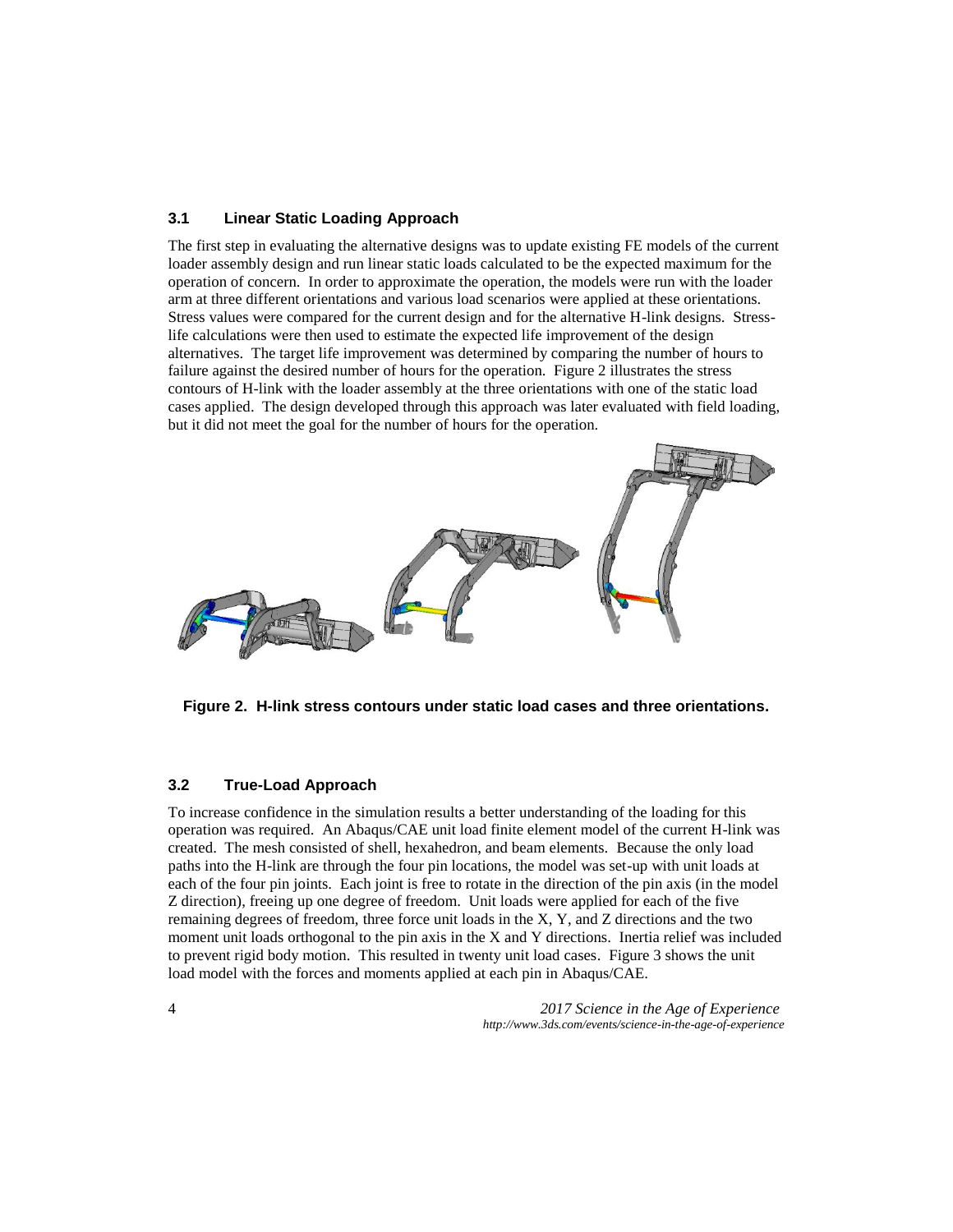

**Figure 3. H-link unit load model with pin forces and moments.**

A linear perturbation analysis was solved in Abaqus/Standard and the result file loaded into True-Load/Pre-Test, which determined the optimal placement of the 33 strain gauges it determined were needed to accurately reproduce the loading based on the strain field for all unit loads. Figure 4 shows the Abaqus/CAE H-link unit load model with the strain gauge locations as identified by True-Load.



*2017 Science in the Age of Experience* 5 *http://www.3ds.com/events/science-in-the-age-of-experience* **Figure 4. H-link unit load model with strain gauges placed by True-Load.**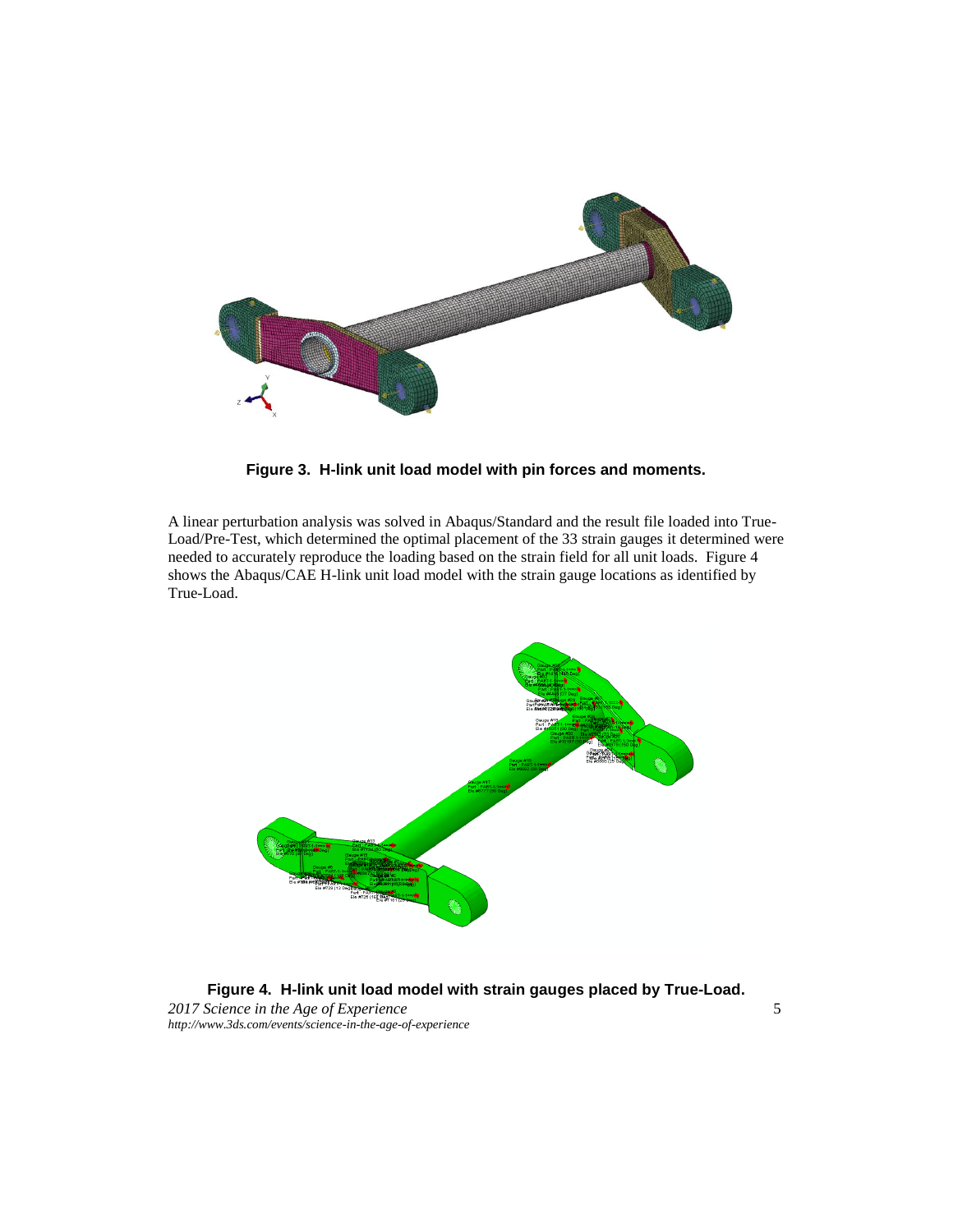Through the True-Load user interface, the analyst can easily relocate gauges and place dimensions to the gauges directly on the Abaqus/CAE model. This ensures the gauges will be placed on the physical part in the correct locations determined by True-Load and that the gauges are placed in accessible areas where they will not be damaged during test. A STEP file of the H-link geometry was read into Abaqus/CAE so that dimensions could be placed relative to actual part surfaces as opposed to the mid-surfaces where the shell mesh was placed. Figure 5 shows one of the True-Load strain gauges dimensioned on the Abaqus/CAE model and the location marked on the test part.



**Figure 5. True-Load gauge dimensioned in Abaqus/CAE and located on test part.**

After the True-Load gauges were placed, a field test that duplicated the operation of concern was completed and the strain results were loaded into True-Load/Post-Test. The load functions were then calculated and output in fe-safe format for subsequent fatigue analysis. The load scale factors were then used in True-QSE to use superposition of the load functions on the unit load model to simulate the field loading on the entire H-link FE model. To confirm that the simulated strains are correlating well with the strains measured during test, True-Load/Post-Test produces a detailed summary of the analysis that includes True-Load gauge correlation results. For the H-link, the report indicated excellent correlation with the worst True-Load gauge producing 10.3% Root-Mean-Square (RMS) error and the best producing 0.14% RMS error. To further illustrate the excellent correlation results, Figure 6 shows the cross plot comparing the simulated strain to the measured strain for all 33 of the H-link True-Load gauges.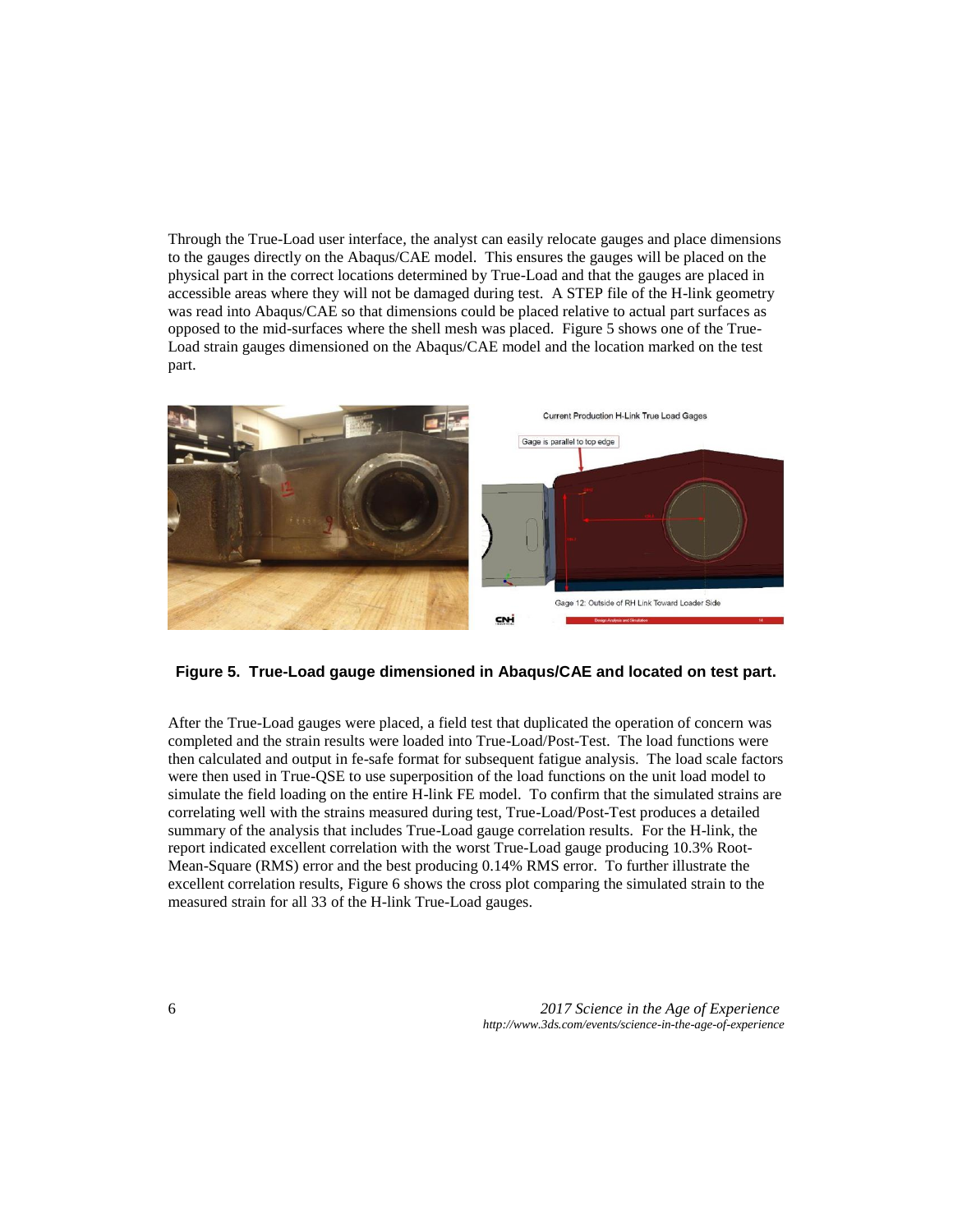Cross Plot All Strain Sim v Mes



### **Figure 6. Strain correlation plot between simulated strain and measured strain for all True-Load strain gauges.**

In addition to the True-Load gauges, strain gauges were also placed in the expected low life locations. The ability to load the entire model with the time series loading in True-QSE means that the time-varying stress, strains, or deflections at any point in the model can be determined for the field operation. Figure 7 shows a segment of the time trace comparing the simulated strain from the Abaqus model to that same time segment at one of the gauges in the expected low-life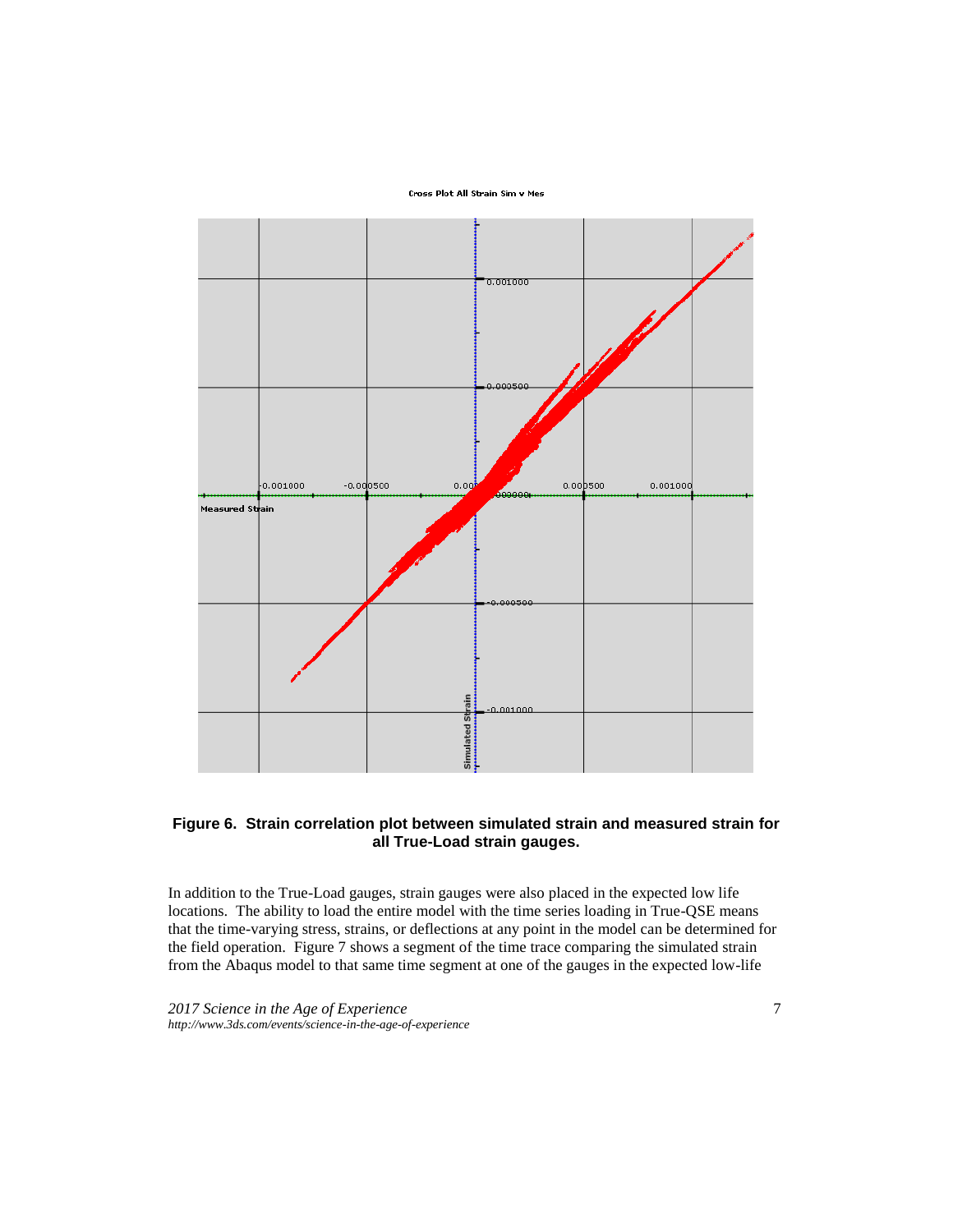location. The nearly identical strain traces greatly improved the confidence that the simulation model was accurately duplicating the strains produced on the entire H-link.



**Figure 7. Time trace comparing simulated strain to measured strain at low life location.**

The next step in the current production H-link analysis was to complete the fatigue analysis. The loading histories as determined by True-Load/Post-Test and the Abaqus odb results file were loaded into fe-safe. The fe-safe results were created in a new odb file that could be opened and post-processed in Abaqus/CAE. The initial fatigue model for the current production design indicated the lowest life was expected near a weld that connects the cross-tube to the side arm of the H-link. This matched the failure location on the field machines. The Abaqus/CAE model was then updated to include shell elements to represent the weld at the interface between the cross-tube and the side arm. Verity weld fatigue was then run in the fe-safe analysis and the predicted number of hours was similar to the number of hours to failure.

After creating the current production model that correlated well with the failure location and number of hours, the next step was to analyze new designs to determine the solution that will meet the simulation goal. An Abaqus/CAE unit load model was created for the new design with the same unit loads applied as the production H-link model. After solving the unit loads in Abaqus/Standard, the results file and the same time series loading produced for the current production H-link were loaded into fe-safe. The initial results again showed the lowest life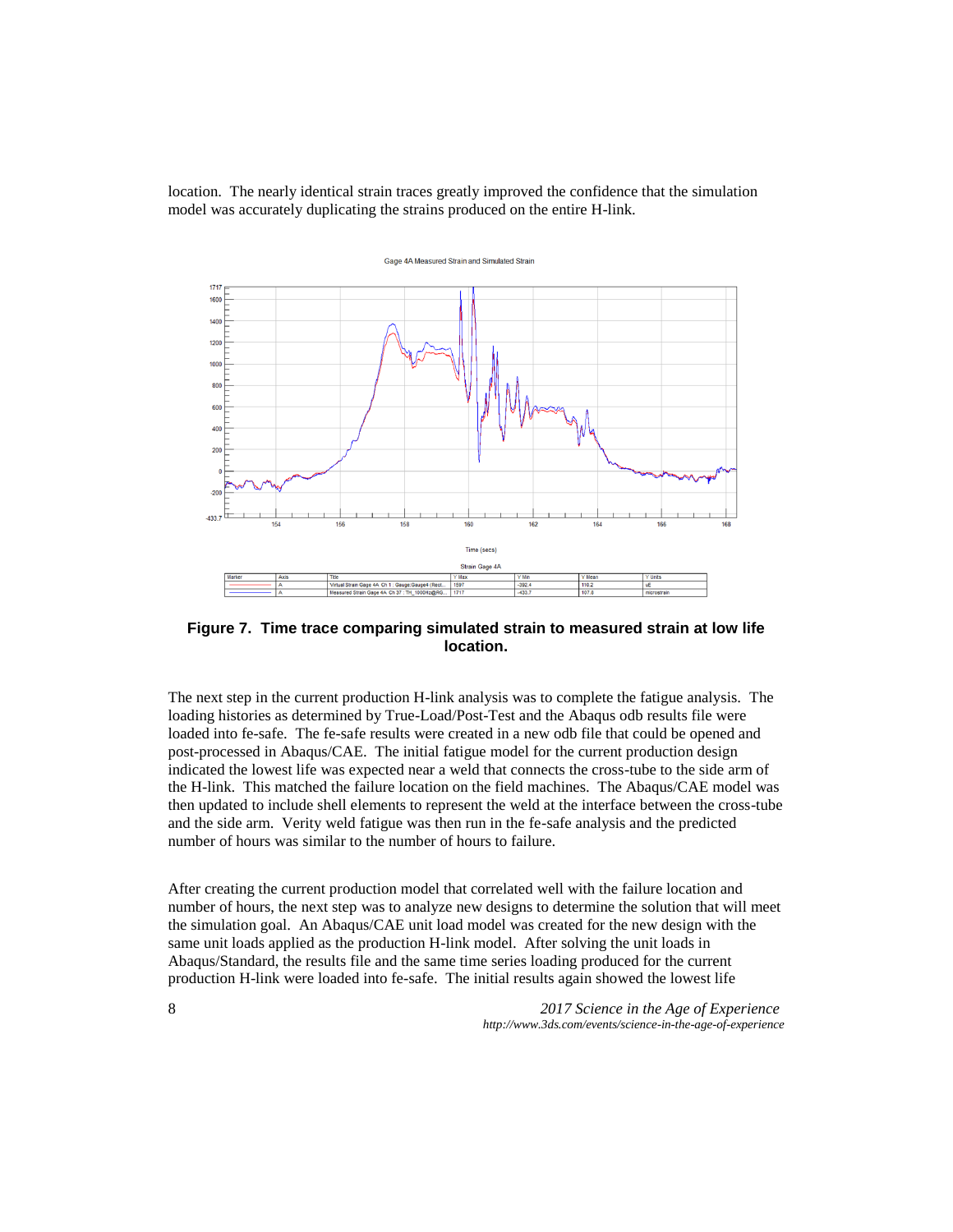location near the weld that joined the cross-tube to the side arm of the new H-link. Verity weld fatigue analysis was again used to determine the predicted fatigue life at the weld for the new Hlink design. The result was that the new design met the simulation goal with an estimated fatigue life improvement of 7.8 times over the current production design. Figure 8 illustrates the Verity fatigue life contours comparing the current production design to the final design.



**Figure 8. Life contours of the current production (left) and the final design (right) from Verity weld analysis in fe-safe.**

## **4. Conclusions**

The integration of Abaqus/CAE, True-Load, and fe-safe allowed for an efficient and thorough investigation of the H-link design. Abaqus accurately reproduced the behavior of the H-link under the field loading conditions. True-Load created very accurate duplication of the field loads that could then be used to correlate the current design to actual results and to validate alternative designs. The excellent correlation between simulated and measured strain significantly increased the confidence in the results of the simulations. Finally, the ability to use actual time-history loading in fe-safe provided accurate fatigue life estimates of the entire H-link assembly. Correlation of the Verity fatigue analysis to the failure location and number of hours provided an additional level of confidence that the fatigue analysis of the new design was accurate. A final field test validated the results of the simulations and confirmed that the new design met the durability goal for the field operation.

The ability of Abaqus/CAE to produce accurate strain response combined with the ability of True-Load to reproduce the dynamic nature of field loading is a very valuable tool in the development